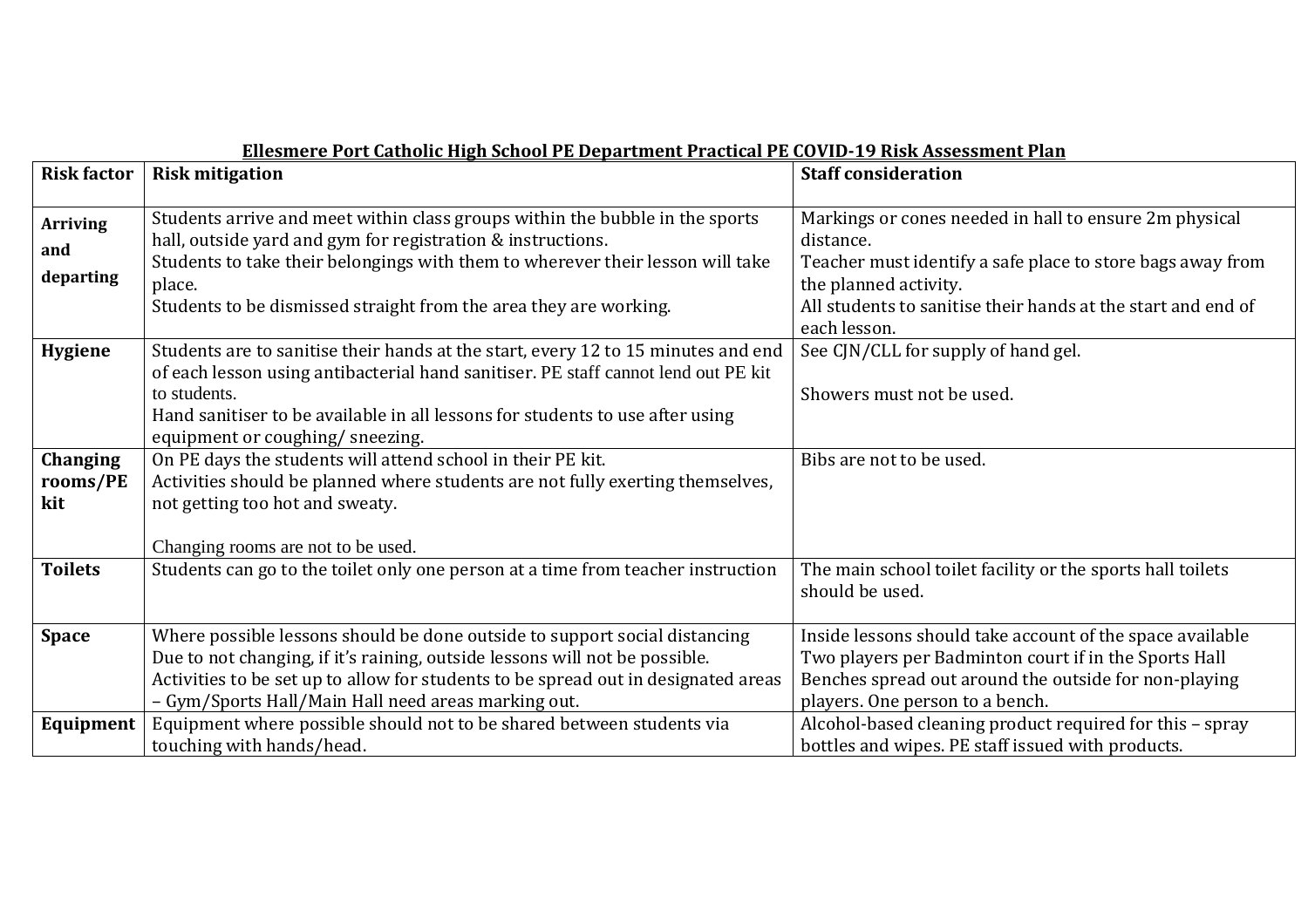|                   | Equipment should be wiped down and cleaned at the start and end of each                                                                                                                                                                                                             |                                                                                                                                                                                                                                                                                                                                                                                                        |
|-------------------|-------------------------------------------------------------------------------------------------------------------------------------------------------------------------------------------------------------------------------------------------------------------------------------|--------------------------------------------------------------------------------------------------------------------------------------------------------------------------------------------------------------------------------------------------------------------------------------------------------------------------------------------------------------------------------------------------------|
|                   | lesson by student after use.                                                                                                                                                                                                                                                        |                                                                                                                                                                                                                                                                                                                                                                                                        |
| <b>Activities</b> | Outside:<br>Foot-golf, football tennis, Football drills and skills<br>Netball skills and drills<br>Athletics - Track<br>Cross Country<br>Training - Continuous, Interval, Fartlek, Plyometrics, SAQ, circuits, skipping<br>Walking<br>Tennis (no bat share)<br>Rounders<br>Softball | Course/areas need setting up.<br>No sharing of kit & equipment, net and wall games<br>balls/shuttle to be cleaned after use:<br>No game-play<br>Full-court singles games<br>Spray ball/shuttle after game<br>No sharing of mats or steps<br>Rounders/softball bats (1 bat between 2, must be cleaned<br>between each use)                                                                              |
|                   | Other alternative activities to be explored<br><b>Sports Hall:</b><br>Basketball individual skills (no ball sharing)<br>Badminton (no racket share)<br>Training - Circuit, Exercise to music, Yoga, SAQ, Plyometrics, skipping<br>Gym:                                              | Sports Hall needs fire doors open.                                                                                                                                                                                                                                                                                                                                                                     |
|                   | Training - Circuit, Exercise to music, Yoga, SAQ, Plyometrics, skipping                                                                                                                                                                                                             | Gym fire door open<br>No mats.<br>Steps not to be shared.<br>PE staff must check most up-to-date activity risk assessments<br>in teams. Curriculum Leader updates the folder for each current<br>activity taking place in school as the guidelines change.<br>Any activity can be pulled upon change of<br>government/AFPE/NGB guidelines or move back a stage on the<br>activity roadmap to recovery. |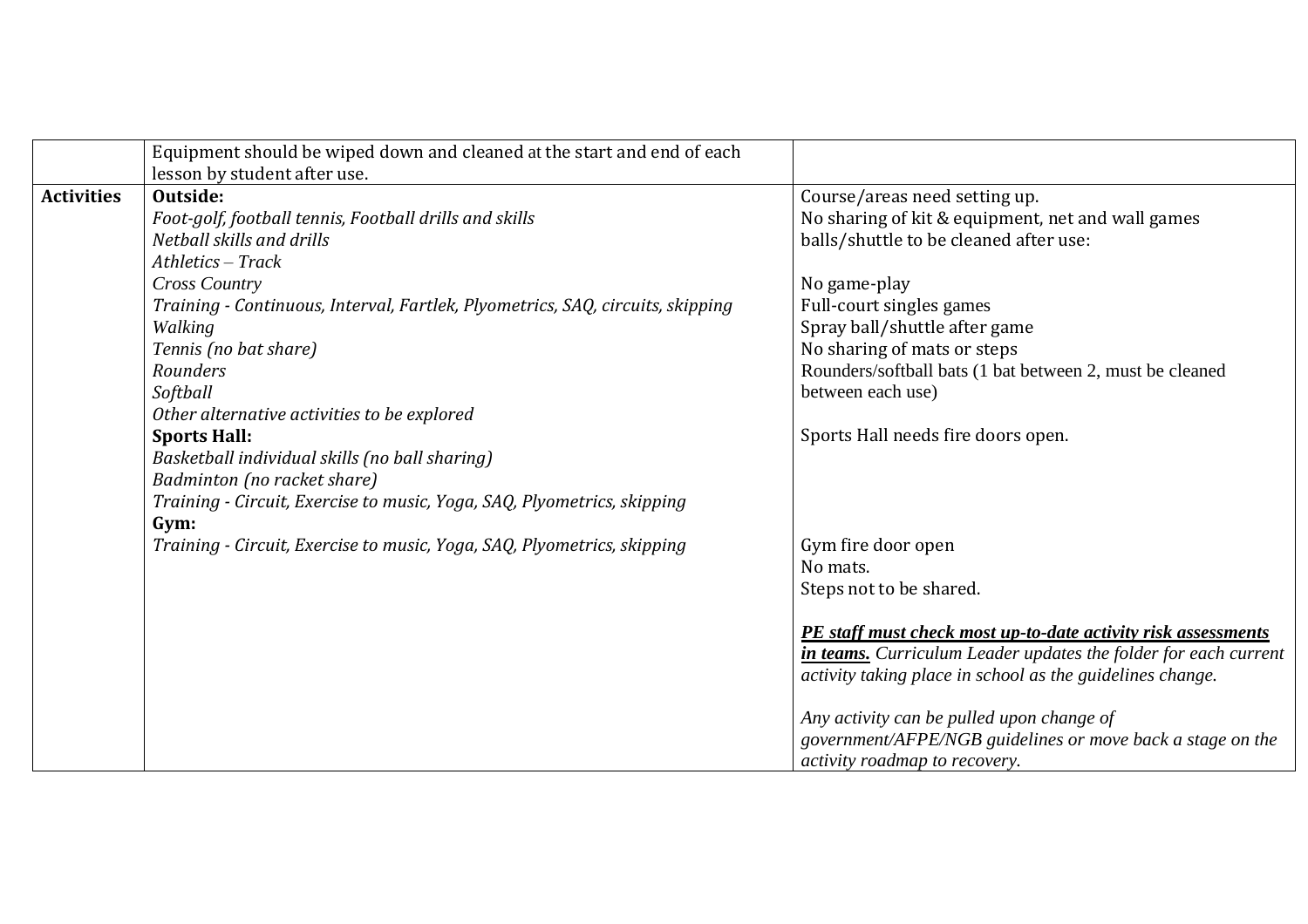| <b>Unsafe</b><br>practice<br><b>Activities</b> | The following activities should not be done due to the heightened risk of<br>transmission due to student proximity during play and/or the regular sharing<br>handled equipment:<br>Football/Basketball/Netball game play                                                                                                                                                                                                                                       | No High-Risk factor sports should be carried out until advised<br>by the DfE / AfPE. The list of activities is likely to change for<br>throughout the Autumn term and staff to be aware. |
|------------------------------------------------|----------------------------------------------------------------------------------------------------------------------------------------------------------------------------------------------------------------------------------------------------------------------------------------------------------------------------------------------------------------------------------------------------------------------------------------------------------------|------------------------------------------------------------------------------------------------------------------------------------------------------------------------------------------|
|                                                | Handball/Rugby contact<br>Handling striking and fielding games - Cricket                                                                                                                                                                                                                                                                                                                                                                                       |                                                                                                                                                                                          |
|                                                | Dumbbells/ Gymnastics / Trampolining                                                                                                                                                                                                                                                                                                                                                                                                                           |                                                                                                                                                                                          |
| Learning                                       | Activities taking place in PE lessons and Physical activity sessions should be<br>strictly non-contact and these conditions shared with the pupils.<br>Agree what learning is appropriate, for example, identify curriculum priorities,<br>agree revised expectations and required adjustments in practical lessons,<br>Consider the impact on staff and pupils with protected characteristics,<br>including race and disability, in developing your approach. | Adapt lesson planning, Steps and SOL to ensure a PE lesson and<br>students to make appropriate progress.                                                                                 |
| Wet                                            | Depending on the changing situation and facilities available some practical                                                                                                                                                                                                                                                                                                                                                                                    | class within the bubble $-$ sports hall 1                                                                                                                                                |
| Weather                                        | lessons will not take place.                                                                                                                                                                                                                                                                                                                                                                                                                                   | 1 class within the bubble – sports hall 2                                                                                                                                                |
|                                                |                                                                                                                                                                                                                                                                                                                                                                                                                                                                | 1 class within the bubble $-$ gym                                                                                                                                                        |
|                                                | Classes have been allocated one of four indoor spaces in the event of bad<br>weather.                                                                                                                                                                                                                                                                                                                                                                          | l class within the bubble – main hall                                                                                                                                                    |
|                                                |                                                                                                                                                                                                                                                                                                                                                                                                                                                                | During exam periods this will need to become 2 classes to<br>classrooms. Rotate the classes to lesson impact on any<br>individual class.                                                 |
|                                                |                                                                                                                                                                                                                                                                                                                                                                                                                                                                | Classrooms must be timetabled to practical games in the event<br>of such scenarios.                                                                                                      |
| <b>Staff safety</b>                            | Due to the nature of the subject there could be a greater risk to staff teaching                                                                                                                                                                                                                                                                                                                                                                               | Staff to be provided with face shields.                                                                                                                                                  |
|                                                | practical activities due to pupils expelling more breathe further containing                                                                                                                                                                                                                                                                                                                                                                                   | Desk shields for changing rooms when changing room                                                                                                                                       |
|                                                | more water droplets. Staff must wear visors and adhere to 2m social distancing                                                                                                                                                                                                                                                                                                                                                                                 | restrictions are relaxed.                                                                                                                                                                |
|                                                | rules. Staff must regularly hand sanitise and wash hands.                                                                                                                                                                                                                                                                                                                                                                                                      |                                                                                                                                                                                          |